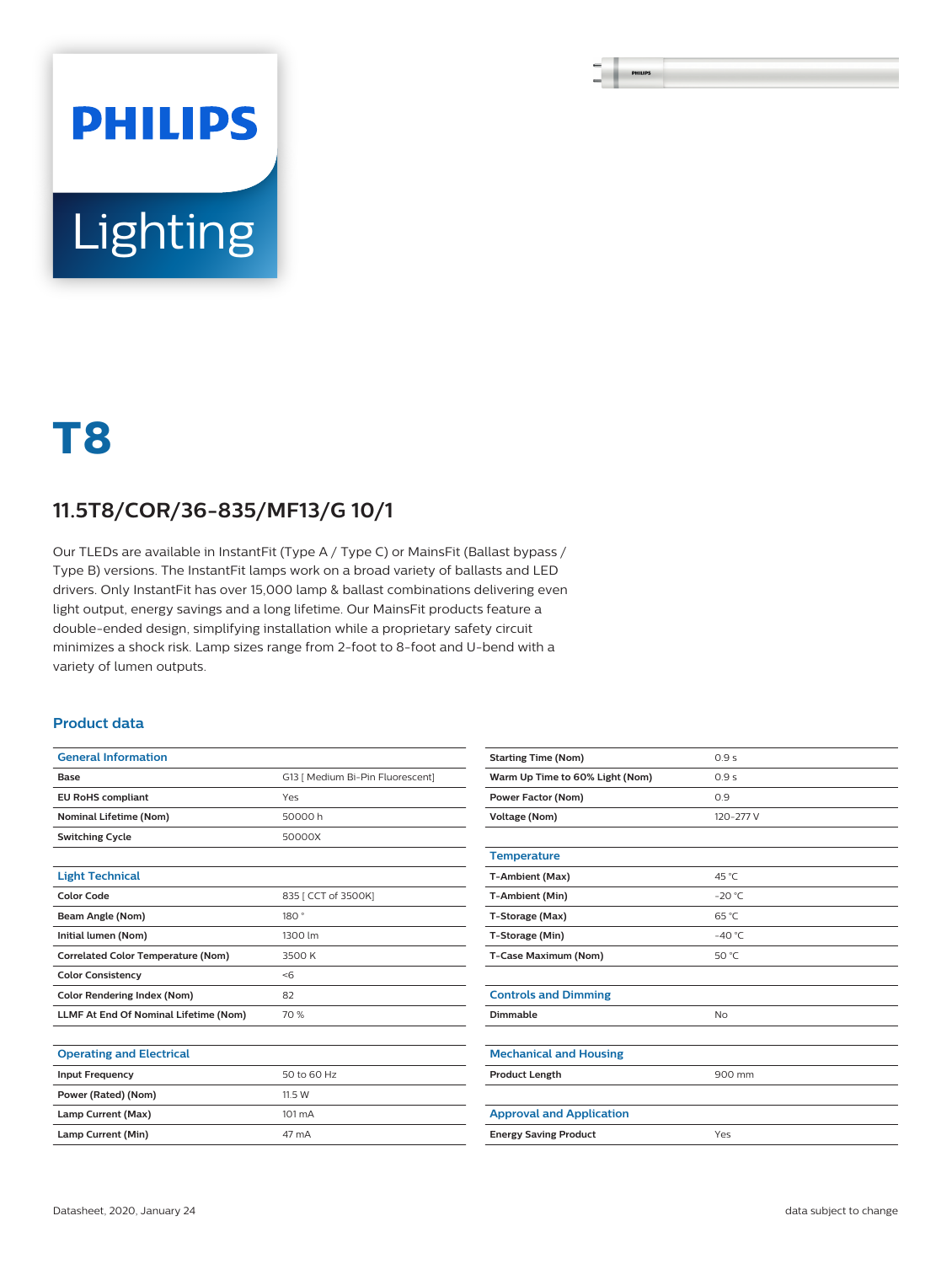| <b>Approbation Marks</b>                         | UL certificate RoHS compliance DLC |  |  |
|--------------------------------------------------|------------------------------------|--|--|
|                                                  | compliance                         |  |  |
| <b>Energy Certifications</b>                     | DLC Standard                       |  |  |
| DesignLights Consortium Qualified Product List - |                                    |  |  |
|                                                  |                                    |  |  |
| <b>Product Data</b>                              |                                    |  |  |
| Order product name                               | 11.5T8/COR/36-835/MF13/G 10/1      |  |  |

**EAN/UPC - Product** 046677535506

| Order code                      | 535500       |  |
|---------------------------------|--------------|--|
| Numerator - Quantity Per Pack   |              |  |
| Numerator - Packs per outer box | 10           |  |
| Material Nr. (12NC)             | 929001934304 |  |
| Net Weight (Piece)              | 0.250 kg     |  |
| <b>Model Number</b>             | 9290019343   |  |

#### **Dimensional drawing**



| Product                                                          | $\Delta$ 1 |  |
|------------------------------------------------------------------|------------|--|
| 11.5T8/COR/36-835/MF13/G 10/1 25.9 mm 894.3 mm 900.5 mm 908.8 mm |            |  |

#### **TLED MF CorePro 3ft 1300lm 3500K**

#### **Photometric data**





**11-5W G13 835 3500K**

**11-5W G13**



**11.5W G13 840**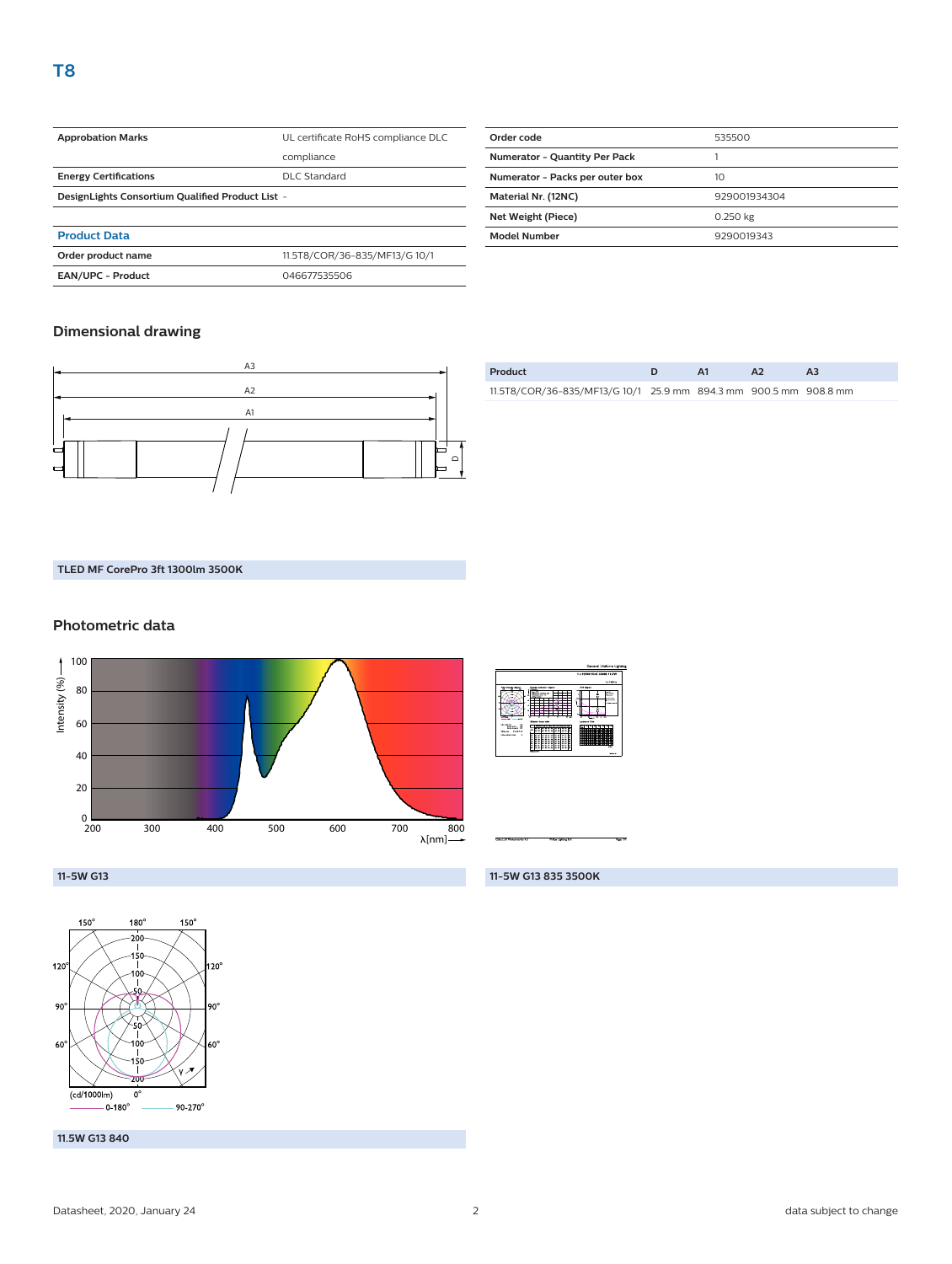### **Lifetime**





**8.5W G13**







**11.5W**

**8.5W G13**



**8.5W G13**